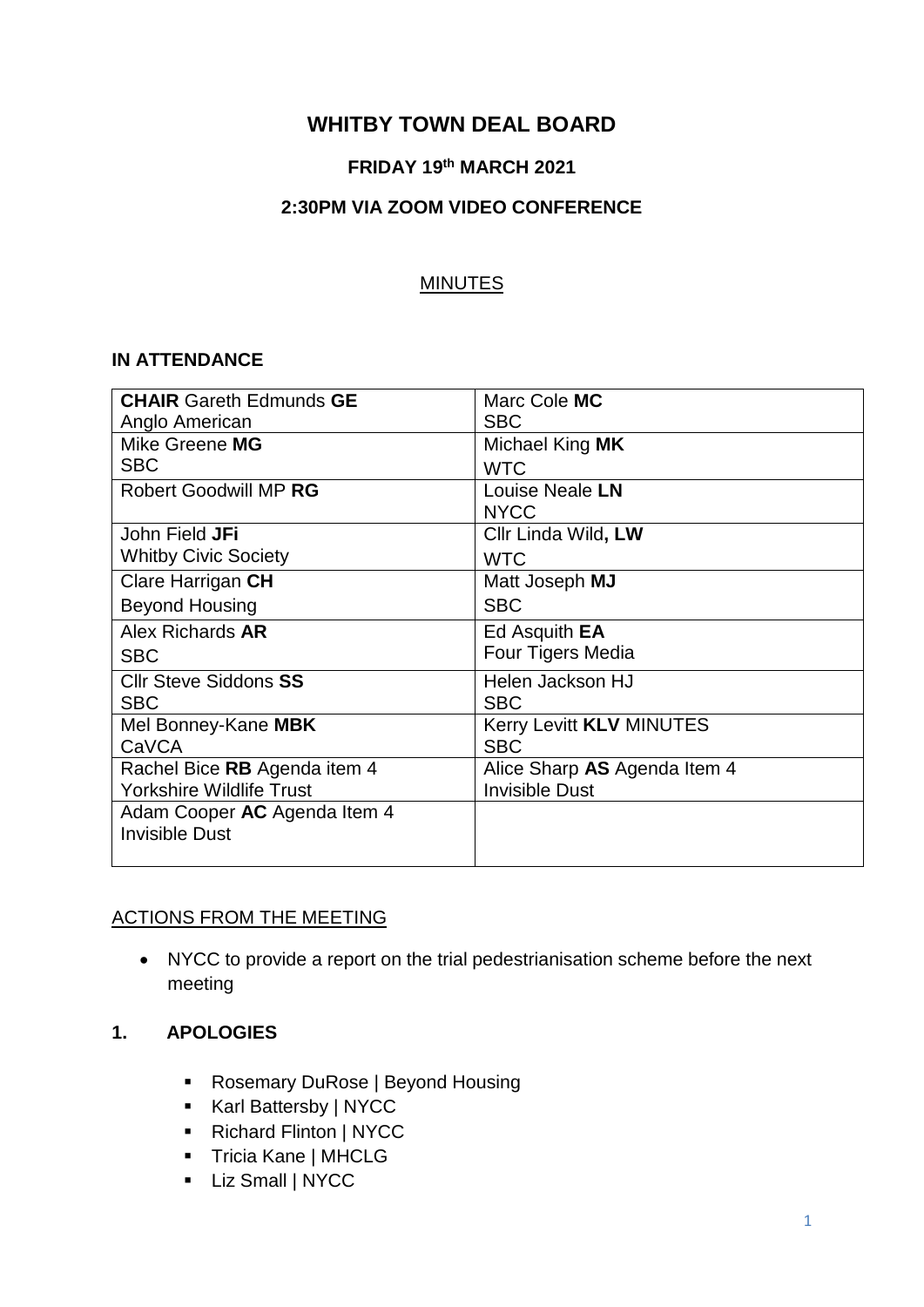- Paul Fellows | NYMNPA
- Barry Harland | Whitby Seafoods
- **James Farrar | YNYER LEP**

## **2. MINUTES OF LAST MEETING & MATTERS ARISING**

- 2.1 Minutes of the meeting held on Friday  $11<sup>th</sup>$  December 2020 agreed as a true record.
- 2.2 No matters arising.

### **3. TOWNS FUND ANNOUNCEMENT**

3.1 GE thanked all members of the board (and their workstream teams) for the ongoing hard work to get to this point and the success achieved following news from government.

Whitby has been awarded £17.1m from the Towns Fund. AR ran through the process and next steps required;

- WTDB and SBCs CE to sign the funding Heads of Terms by the  $24<sup>th</sup>$  March 2021
- Summary document listing the projects to be taken forward under the fund submitted to MHCLG by 23<sup>rd</sup> May 2021
- Confirmed projects to develop and submit full Business cases by 23<sup>rd</sup> March 2022
- 3.2 The summary document must confirm the following details;
	- Projects to be delivered with a delivery plan
	- How the business cases will be developed
	- Funding arrangements
	- Financial profiles
	- Evaluation & monitoring plan
- 3.3 Individual project teams must submit a suite of documents to SBC by the 26<sup>th</sup> March in order for an assessment of the projects to be carried out. Each project will be assessed by SBC, YNYER LEP and the Towns Fund support partner.
- 3.4 The summary document will be presented to the WTDB at its meeting on the 29<sup>th</sup> April 2021 for approval. This allows time for any changes before final submission at the end of May.
- 3.5 A number of other funding streams have also been announced recently including a fund to gear up the fishing industry, the community renewal fund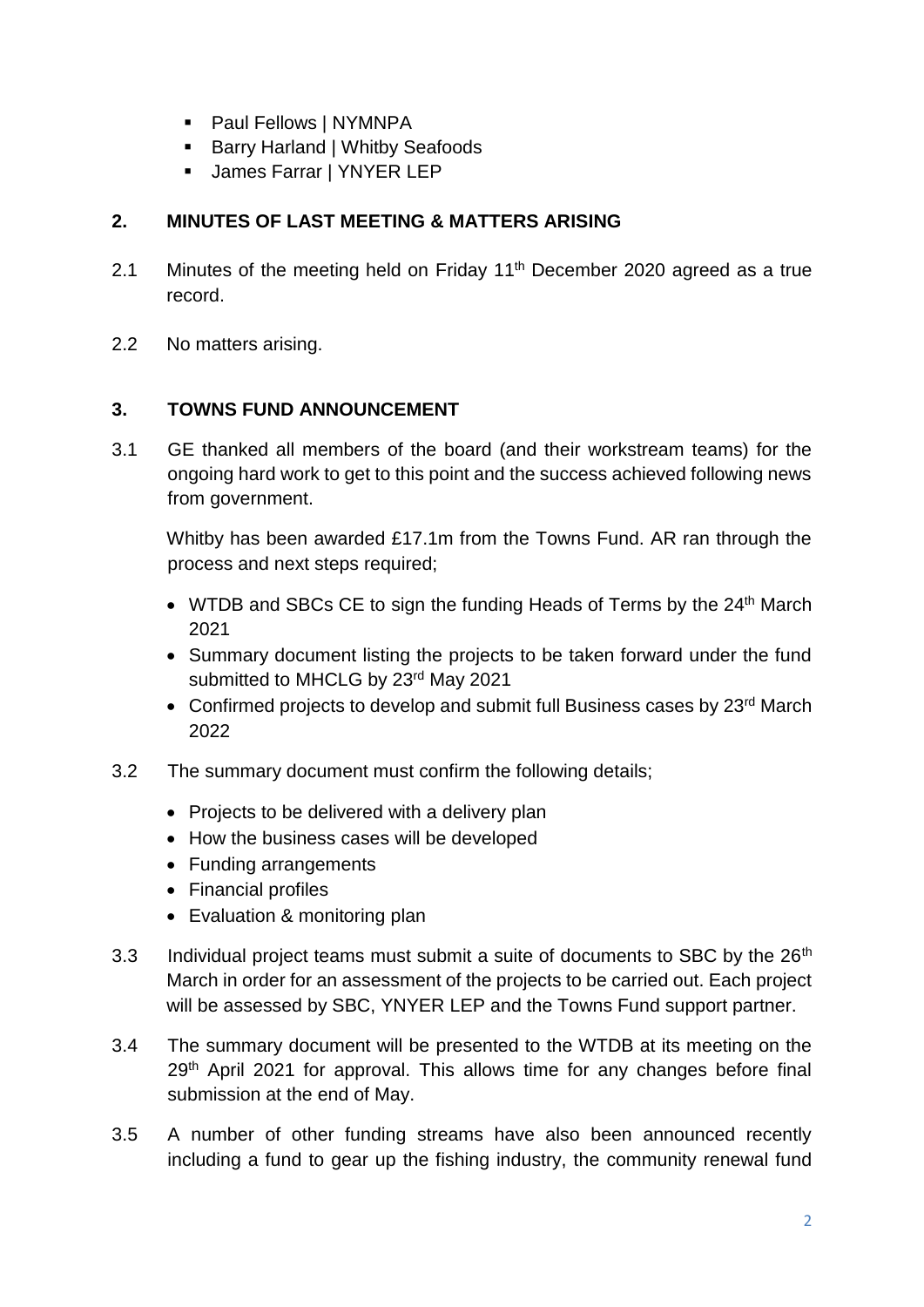and the levelling up fund. SBC will be working over the next couple of weeks to look at the various different streams announced and the requirements for these.

3.6 The WTDB agreed to sign off the Heads of Terms document.

## **4. FAST TRACK PROJECT UPDATE**

#### 4.1 **Whitby Wild Eye**

AC attended to give an update on Phase 1 of the Wild Eye project and the lessons that have been learnt in developing the project. The planning application for the Whitby site has been withdrawn while steps are taken to address the issues that have arisen.

The project will work to engage better with the community and business and relay the narrative that the project is about more than pieces of art and identify what are and aren't suitable sites. MBK advised that CAVCA have a large reach with the community of Whitby but they have not been consulted and could help with engagement on the project.

GE expressed frustration that previous concerns raised by himself and Whitby Town Council had come to fruition and stressed that the communication and engagement on the project must be right if it were to proceed.

Yorkshire Wildlife Trust and English Heritage are still supportive of the project.

### 4.2 **Walk with Heritage Sculpture Trail Phase 2**

Planning permission has been granted for the additional sculptures as part of Phase 2 and these have been sent for galvanisation ready for installation next week. The designs for the information boards to go alongside have been received and these will be going to print soon ready for installation next month.

Additionally, two murals have been commissioned; one for the east side and one for the west. These murals will showcase the sculptures and a map of the trail. MJ shared a visual of the mural. Permission has been granted by the building owners and they should be ready for installation at the end of the month.

SBCs tourism section are going to run a marketing campaign and have also produced an app for the trail. Information for each sculpture has been provided by the Whitby Civic Society. Video and audio content for the app will be added later.